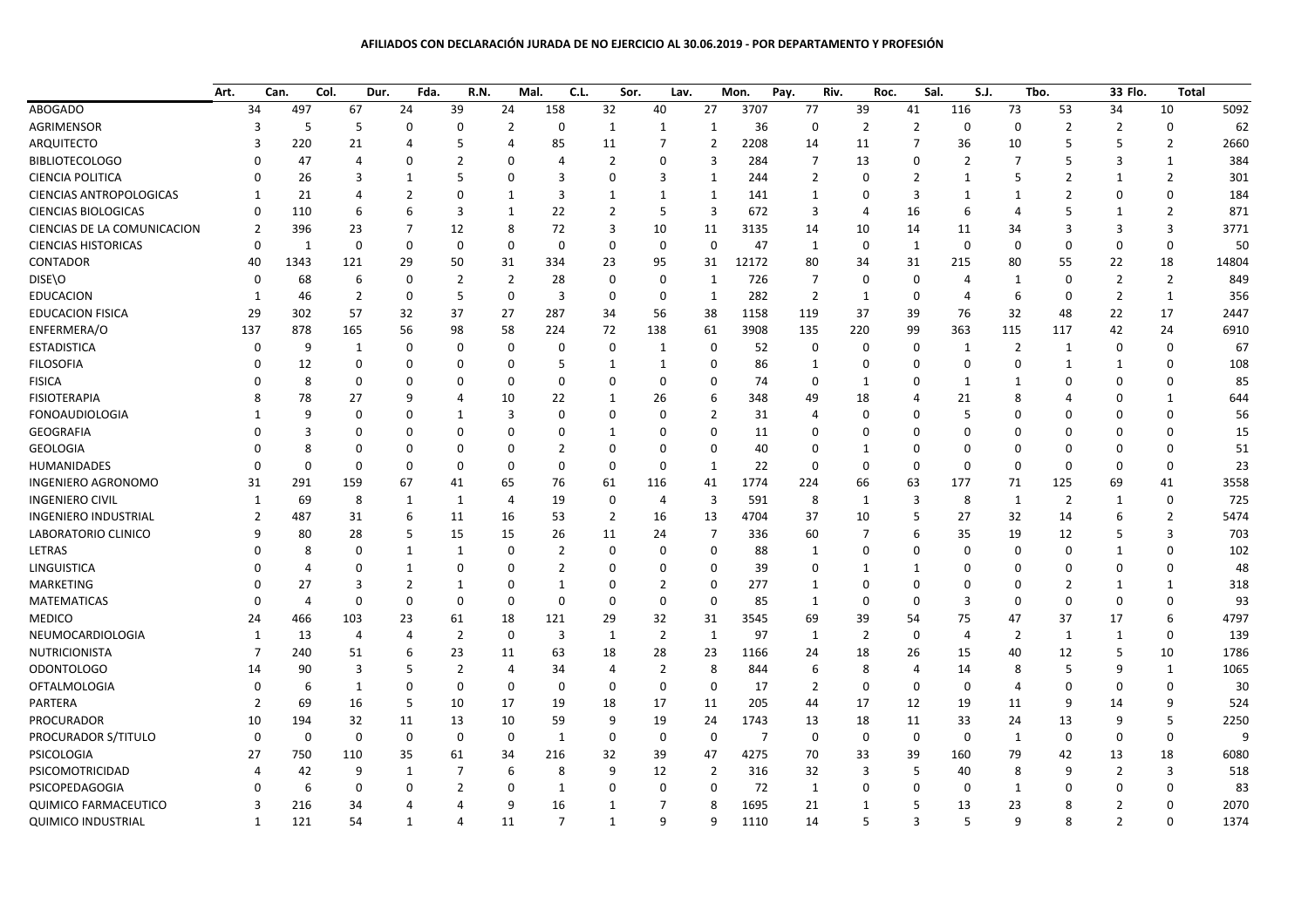## **AFILIADOS CON DECLARACIÓN JURADA DE NO EJERCICIO AL 30.06.2019 - POR DEPARTAMENTO Y PROFESIÓN**

|                             | Art. | Can. | Col. | Dur. | Fda. | R.N. | Mal. | C.L. | Sor. | Lav. |     | Mon.  | Pay. | Riv. | Roc. | Sal. | S.J. |     | Tbo. | 33 Flo. | <b>Total</b> |       |
|-----------------------------|------|------|------|------|------|------|------|------|------|------|-----|-------|------|------|------|------|------|-----|------|---------|--------------|-------|
| RADIOLOGIA                  |      |      | 54   | 17   |      |      |      | 13   |      |      |     | 249   | 49   |      |      |      | 36   | ᆚ   | 13   |         |              | 500   |
| RELACIONES INTERNACIONALES  |      |      | 264  | 27   | h    | 8    |      | 33   | 4    | 14   |     | 1825  | 13   |      |      |      | 19   | 16  |      |         |              | 2263  |
| <b>RELACIONES LABORALES</b> |      |      | 105  | 14   |      |      |      |      |      |      | h.  | 494   | h    |      |      |      |      | 16  |      |         |              | 674   |
| SOCIOLOGIA                  |      |      | 65   | 8    | O    |      |      | 11   |      |      |     | 563   |      |      |      |      |      |     |      |         |              | 674   |
| TECNOLOGIA ODONTOLOGICA     |      |      | 99   | 14   |      | 13   |      | 24   |      |      |     | 392   |      |      |      |      |      |     |      |         |              | 629   |
| <b>TRABAJO SOCIAL</b>       |      | 43   | 164  | 45   | 21   | 36   | 23   | 28   | 27   | 32   | 23  | 807   | 62   |      | 27   | 20   | 173  | 39  | 22   | 12      |              | 1615  |
| <b>TRADUCTOR PUBLICO</b>    |      |      | 29   |      |      |      |      | h    |      |      |     | 214   |      |      |      |      |      |     |      |         |              | 258   |
| TURISMO                     |      |      | 25   |      |      |      |      | 59   |      |      |     | 131   |      |      |      |      |      |     |      |         |              | 242   |
| VETERINARIO                 |      | 26   | 164  | 31   | 19   | 25   | 19   | 24   | 18   | 27   | 16  | 808   | 54   | 20   |      | 28   | 69   | 19  | 43   | 19      |              | 1434  |
| <b>TOTALES</b>              | 479  |      | 8239 | 1315 | 403  | 618  | 452  | 2182 | 439  | 826  | 479 | 57853 | 1339 | 689  |      | 566  | 1813 | 883 | 704  | 339     | 207          | 79825 |